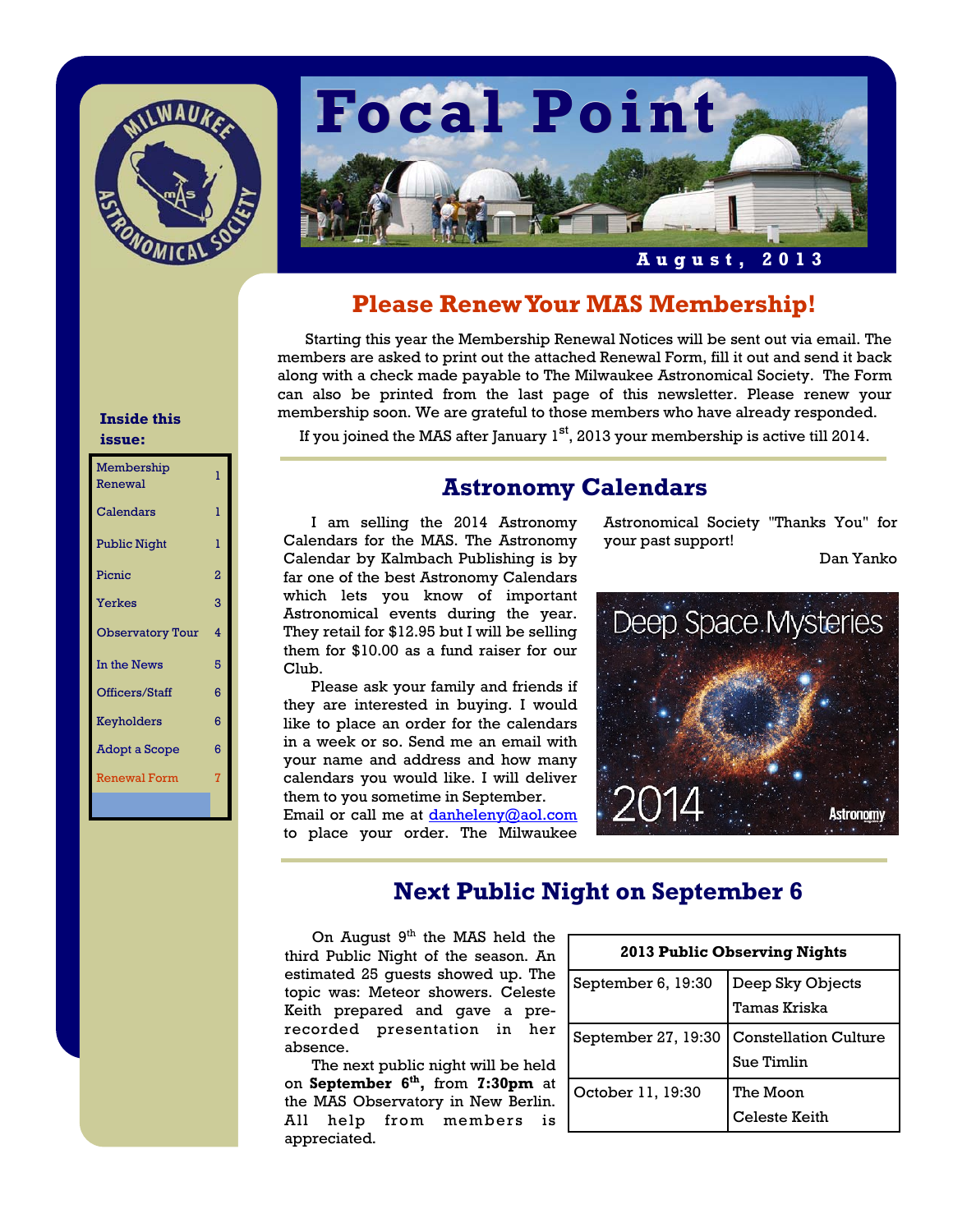### **Page 2**

## **MAS Events**

### **The MAS Picnic**





The Milwaukee Astronomical Society held its Annual Picnic on Saturday, July 27<sup>th</sup> at the MAS Observatory in New Berlin. Since it was an unusually chilly day, it turned into a mostly indoor event. Despite of weather conditions nineteen members showed up. This time we had a potluck, so there was plenty of food to share. Everybody was enjoying the event. The evening was concluded by an episode from the Great Courses series shown by Russell.





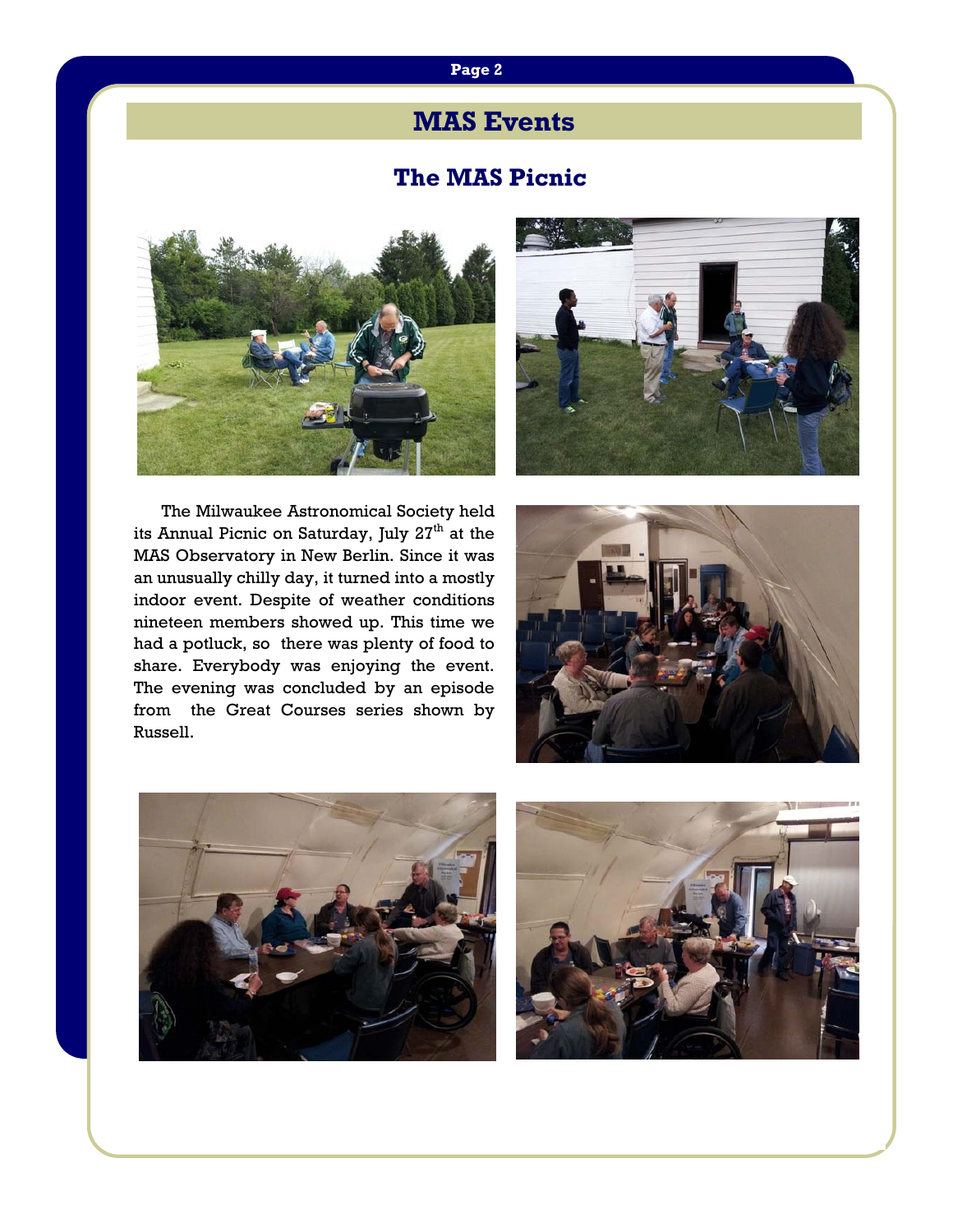# **Page 3**

## **MAS Events**

### **Annual Star Party at Yerkes Observatory**



As every year in the past decade MAS has put on a star party for the one week Yerkes Summer Institute at Yerkes Observatory on August 4th. The participants are African



American high school students from inner city Chicago. An average student stays in the program for three years. Program graduates succeed at a rate that is over five times better than their peers: 100% in college, 54% Science Technology, Engineering & Math majors. MAS





was represented by eight members: Russell Chabot, Frank Evans, Agnes Keszler, Tamas Kriska, Neil Simmons, Mike Smiley, Paul Smith,



and Sue Timlin. Although, according to the weather forecast it was supposed to clear out after sunset, the sky remained cloudy. In spite of that the students showed great interest in



technical aspects of astronomy. MAS members had to explain how different telescopes work and answer lots of questions.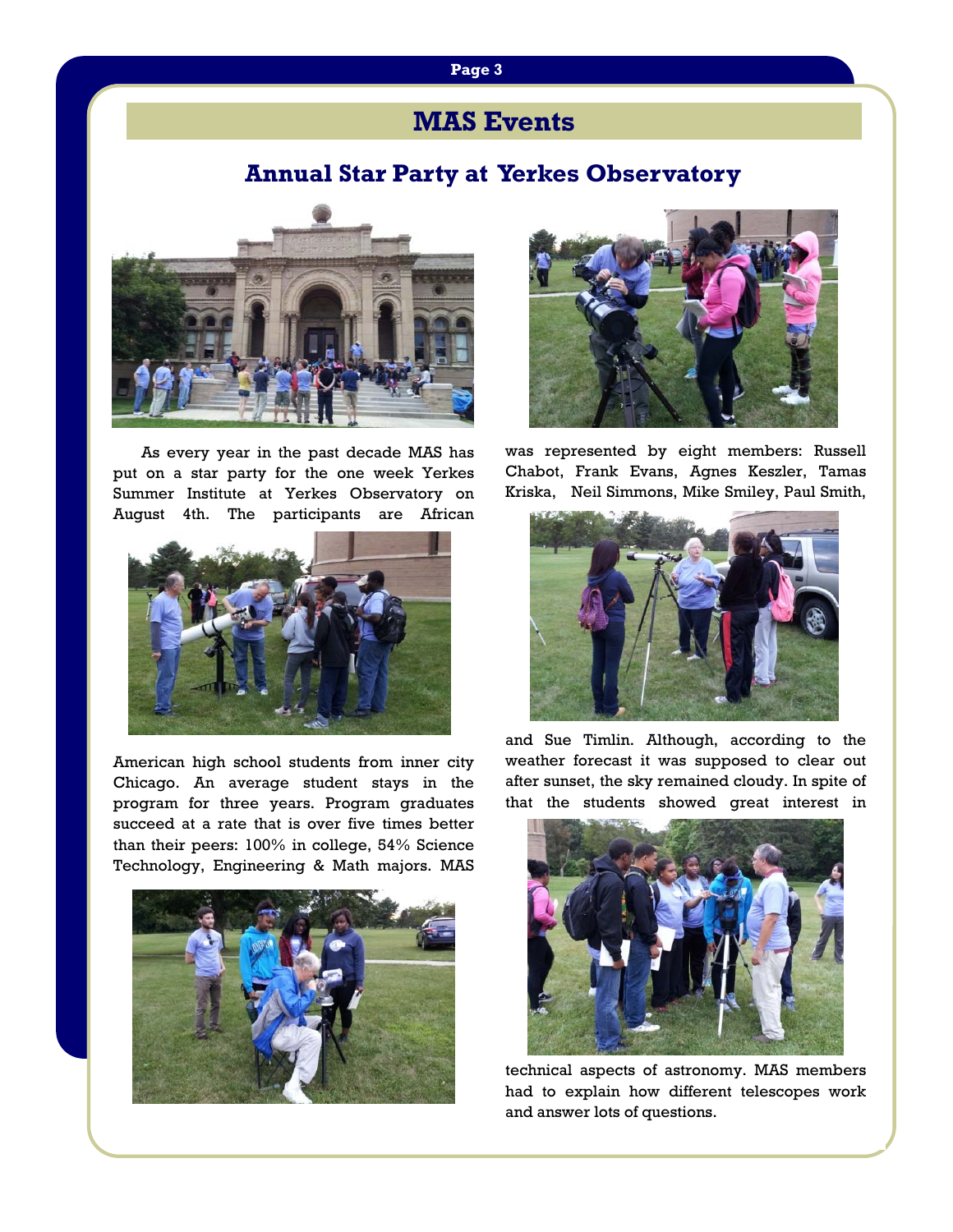### **MAS Events**

### **New Berlin Public Library Tour**



 We had a group of about 28-30 people come to the MAS Observatory from the New Berlin Library and about half were children. They arrived around 7:30 pm and Paul Borchardt, myself and Scott Jamieson gave a tour and observing session. Paul gave a talk about the History of the Milwaukee Astronomical Society and basic telescope designs. I gave a talk about what tools are needed to do amateur Astronomy and how to read a star maps. Scott Jamieson who is the MAS President talked about an upgrade project we are doing on our 25 inch Cassegrain telescope.

 We had opened up two telescopes to do some observing of the Moon, Saturn and whatever other



objects we could find. We used an 18 inch Obsession Dobsonian telescope as well as a 12 inch reflector telescope. The New Berlin group was able to observe many craters on Moon. As the sky grew darker we put the telescopes on Saturn and observed the rings of Saturn as well as some of Saturn's Moons. Many of the children were just amazed to be looking at Saturn through a telescope. Many of the adults were amazed too! The sky grew darker and the mosquitoes came out in

force. We decided to look at M57 the ring nebula for the small group that remained. We observed the faint ghostly ring of a former star from long ago.



 The New Berlin Library group had a fun time at the Milwaukee Astronomical Society Tour. We also enjoyed giving the tour. As a matter of fact one of the parents commented that they were watching the partial solar eclipse through my telescope the previous year at a park in New Berlin. It is a small universe after all. I am including some photos so please let me know that you receive them. Special thanks to Paul Borchardt and Scott Jamieson for their help.

Dan Yanko

#### **Page 4**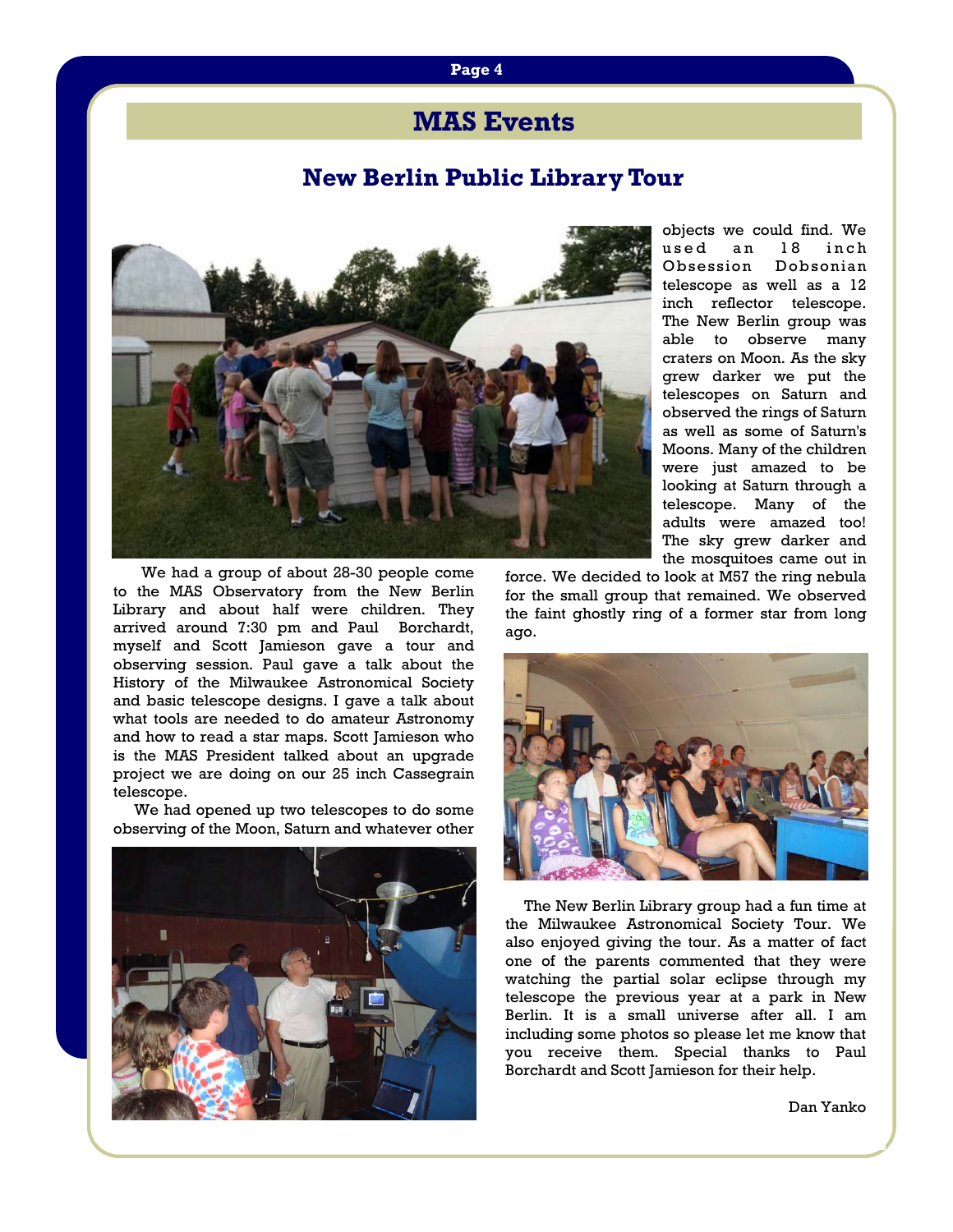## **In the Astronomical News**

### **Amateur Astronomers Discovers Comet During Star Party**

Ukrainian amateur astronomer Gennady Borisov discovered a brand new comet on July 8 near the bright star Capella in the constellation Auriga. The comet was confirmed and officially christened C/2013 N4 (Borisov) on July 13. At the time of discovery, Borisov was attending the Russian-Ukrainian "Southern Night" star party in Crimea, Ukraine. He nabbed the comet – his first – using an 8-inch (20-cm) f/1.5 wide field telescope of his own design equipped with a CCD camera.

miles (310 million km) on August 11. It's likely Comet Borisov won't get much brighter than 12th magnitude. Astronomers are still working out the details of its orbit, so it's possible brightness predictions could change in the near future.

 Aside from how prominent or not Gennady's comet will become, the most amazing thing is that he beat the automated surveys to the punch. These days nearly all comets and many asteroids are found by

> professional a stronomers using robotic t e l e s c o p e s hooked up to s e n s i t i v e cameras and c o m p u t e r s . Large areas of the sky are covered each clear night. If a fuzzy, moving object is detected by the computer, a stronomers are alerted, f o l l o w - u p observations

The new comet is on the faint side, appearing as a small, fuzzy patch of 13th magnitude with a brighter center. To see it you'll need at least a 10-inch (25 -cm) telescope and the fortitude to rise in the wee hours before dawn. The reason for the early hour is Borisov's location in Auriga, a constellation that doesn't clear and low altitude



the horizon until *Gennady Borisov, who lives in Naunchniy in Crimea, Ukraine,* are made and shortly before the *discovered the comet C/2013 N4 on July 8 during a star party*. the new object start of morning *Borisov, 51, is a professional optician. He's shown here with his two* receives a twilight. Faintness *telescopes. Credit: Oleg Bruzgalov*letter, number

will combine to make Comet Borisov an enticing if challenging object for amateur astronomers.

 C/2013 N4 is currently traveling through Auriga not far from the easy-to-spot naked eye star Beta and will slowly brighten as it approaches perihelion – closest point to the sun – on August 20 at a distance of 113.5 million miles (182.7 million km). Unfortunately its elongation or separation from the sun will be slowly shrinking in the coming weeks, causing the comet to drop lower in the sky as it approaches perihelion. Our fuzzy visitor misses Earth by a comfortable 192.5 million survey's name. That's why there are a plethora of comets in the past 15 years with names like LINEAR (Lincoln Near-Earth Asteroid Survey), Pan-STARRS (Panoramic Survey Telescope & Rapid Response System), LONEOS (Lowell Observatory Near-Earth-Object Search) and others.

 By dint of persistence, a smart plan and a keen eye, Gennady Borisov has made his mark in the sky. For that he deserves a welldeserved congratulations and round of applause!

> *by Bob King Universe Today*

and the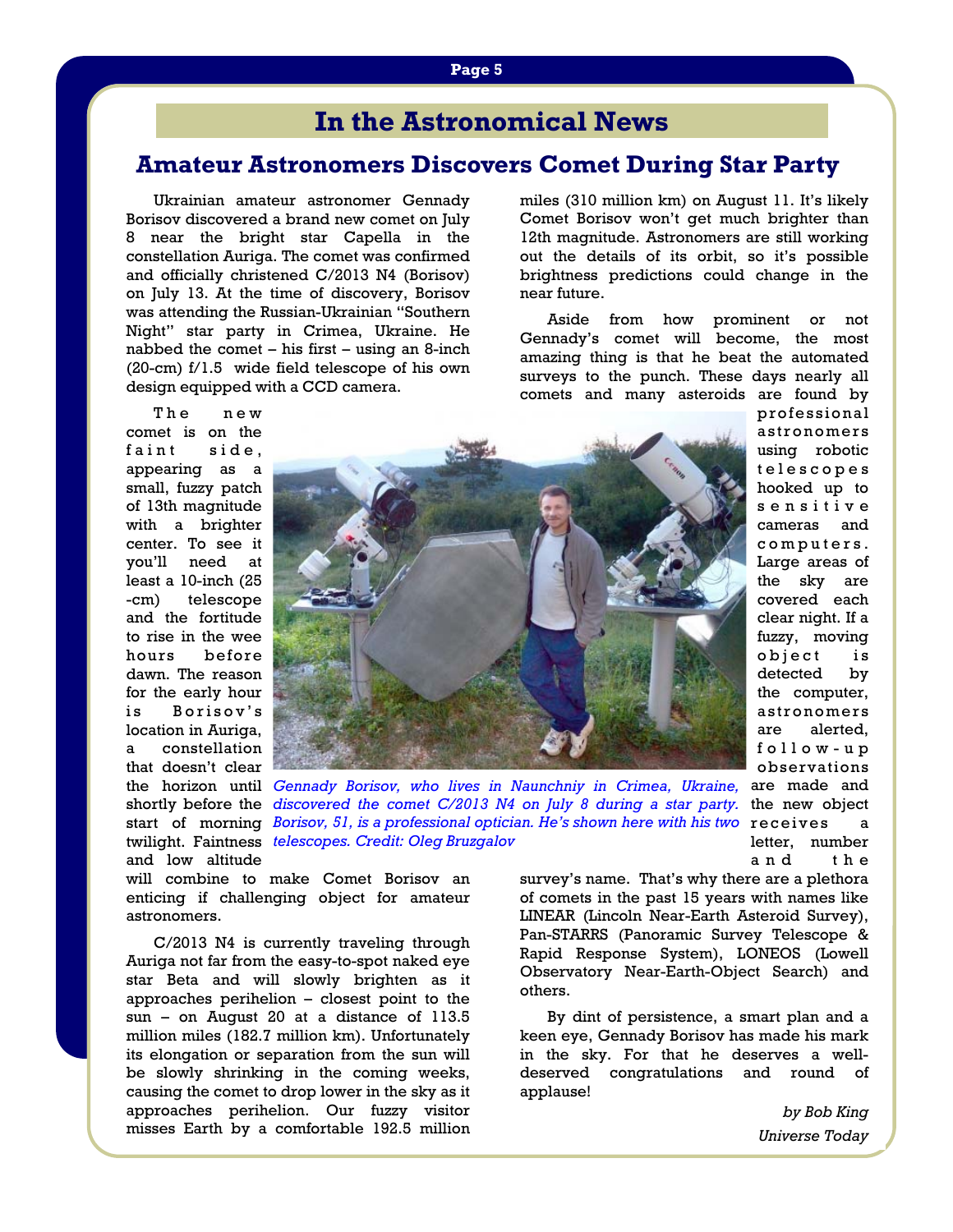### **Page 6**

## **Adopt a Telescope Program - Signup Sheet**

|   | <b>Adoptee</b>         | <b>Scope</b>                  | <b>Location</b>                |
|---|------------------------|-------------------------------|--------------------------------|
|   | <b>Sue Timlin</b>      | $18"$ F/4.5 Obsession         | <b>Wiesen Observatory</b>      |
|   | <b>Neil Simmons</b>    | 12.5" F/7.4 Buckstaff         | <b>B</b> Dome                  |
|   | <b>Russell Chabot</b>  | $ 12.5"$ $F/9$ Halbach        | <b>A Dome (Armfield)</b>       |
|   | <b>Dan Yanko</b>       | $ 18"$ F/4.5 Obsession (Kyle) | <b>Albrecht Observatory</b>    |
| 5 | <b>Tamas Kriska</b>    | $ 25"$ F/15 Zemlock           | <b>Z</b> Dome                  |
| 6 | <b>Henry Gerner</b>    | 12" LX 200                    | <b>Tangney Observatory</b>     |
|   | <b>Jeffrey Fillian</b> | $ 14"$ Z-Two scope            | <b>Ray Zit Observatory</b>     |
|   | <b>Vacant</b>          | 10" LX 200                    | <b>Jim Toeller Observatory</b> |

### **At Your Service**

### **Officers / Staff**

| President                   | Scott Jamieson        | 262-592-3049 |
|-----------------------------|-----------------------|--------------|
| Vice President              | <b>Brian Ganiere</b>  | 414-961-8745 |
| Treasurer                   | Russell Chabot        | 414-881-3822 |
| Secretary                   | Agnes Keszler         | 414-581-7031 |
| <b>Observatory Director</b> | Gene Hanson           | 262-354-0138 |
| Asst. Observatory Director  | Vacant                |              |
| Newsletter Editor           | Tamas Kriska          | 414-581-3623 |
| Webmaster                   | <b>Robert Burgess</b> | 920-559-7472 |

### **Board of Directors**

| <b>Robert Burgess</b> | 920-559-7472 |
|-----------------------|--------------|
| <b>Russell Chabot</b> | 414-881-3822 |
| John Hammetter        | 414-519-1958 |
| Gene Hanson           | 262-354-0138 |
| Lee Keith             | 414-425-2331 |
| Agnes Keszler         | 414-581-7031 |
| Tamas Kriska          | 414-581-3623 |
| Neil Simmons          | 262-889-2039 |
| Michael Smiley        | 262-825-3981 |
| Sue Timlin            | 414-460-4886 |
| Dan Yanko             | 262-255-3482 |
|                       |              |

## **August/September Key Holders**

| 8/31 | Lee Keith                         | 414-425-2331 |
|------|-----------------------------------|--------------|
| 9/7  | Tamas Kriska                      | 414-961-8745 |
|      | 9/14 Mike Smiley                  | 262-825-3981 |
|      | 9/21 Tom Schmidtkunz 414-352-1674 |              |
|      | 9/28 Neil Simmons                 | 262-889-2039 |
|      | 10/5 Dan Yanko                    | 262-255-3482 |



#### **MAS Observatory**

18850 Observatory Rd New Berlin, WI

**www.milwaukeeastro.org**